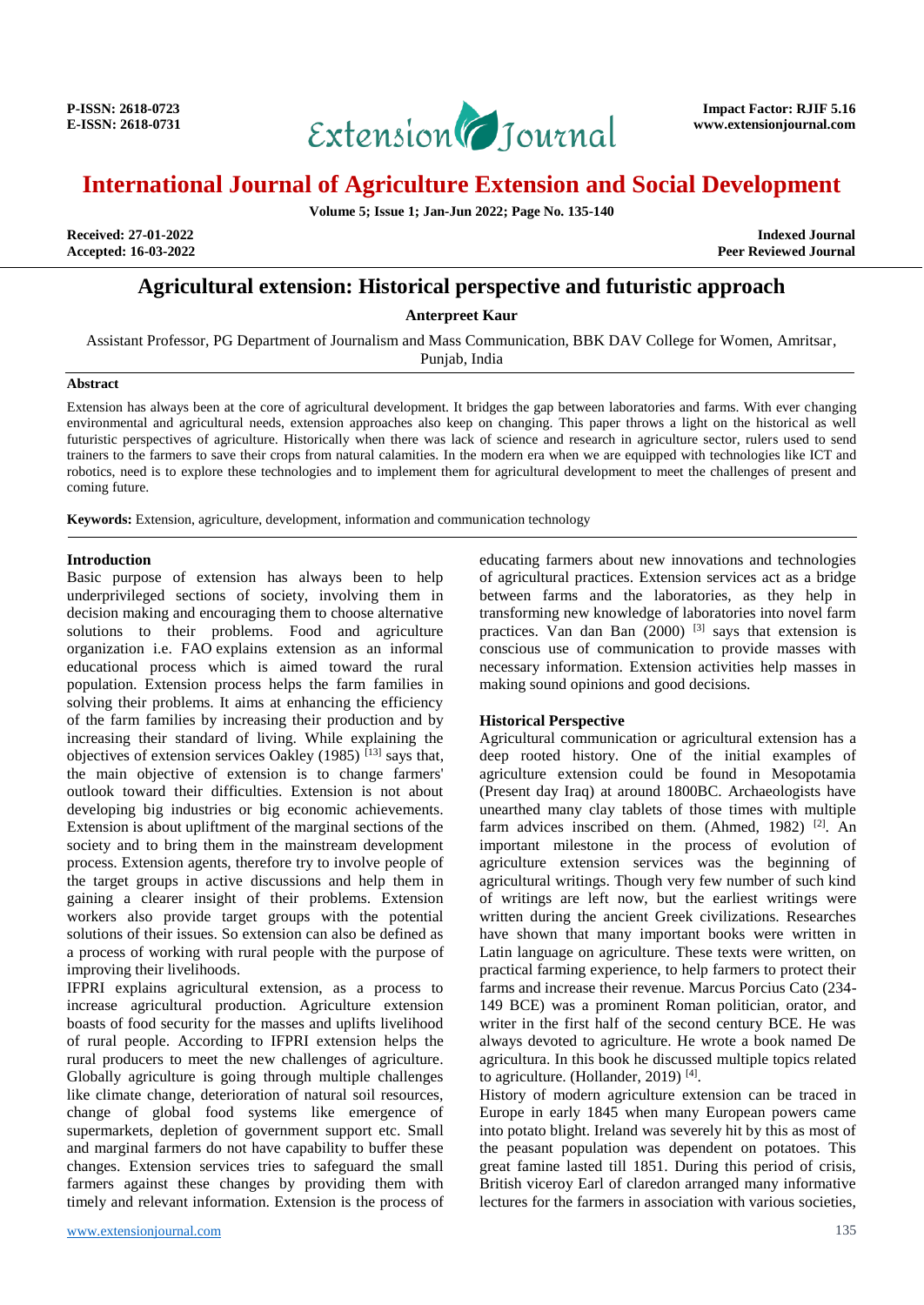where farmers were taught about various ways of protecting their crops from natural calamities and were also taught about employing modern means in agriculture. From Ireland the practice of agriculture communication started spreading to the whole Europe and by the coming of 1900, practices of agriculture extension had completely established themselves in northern America also.

Ever since the independence, the government of India has continuously been doing efforts to promote agricultural development with the help of various modes of communication. Various experiments has been conducted to know the impact of information disseminated by Radio, Television and other modes of communication on the farmers and agriculture. Some of the important experiments are mentioned below:

- a) Radio Rural Forums or 'Charcha-Mandals', an experiment conducted by the All India Radio at Pune in 1956. Under this programme total 156 villages were covered. A radio programme of 30 minutes duration was broadcasted for two days in a week. Discussions were done on agriculture and related issues. Aim of these programmes was agricultural as well as rural development.
- b) Krishi Drashan Programmes were launched by Delhi Television center of Doordarshan in 1967. Aim of these programmes was to popularize modern means of agriculture with the help of television. Under this programme, community Television sets were installed in almost 80 villages of India. The purpose of community sets was to promote group viewing and discussions amongst the people.
- c) School-on-the-air programmes were initiated at Hyderabad and Bangalore stations of AIR. This programme aimed at educating farmers about improved farming practices. Wide array of topics were covered in these programmes like crop cultivation, dairy farming, poultry, etc.
- d) SITE was launched by ISRO with the assistance of NASA, UNDP, ITU, and UNESCO. It was initiated for a period of one year in 1975. This experiment covered 26 districts of 6 states from across India. The states were A.P., Bihar, Karnataka, Madhya Pardes, Orissa and Rajasthan. Almost 2330 villages were covered in this experiment. Community TV sets were installed in these villages for group viewing. Instructional programmes were broadcasted covering innumerable issues like agricultural development, women health, hygiene, family planning, nutrition, sanitation, etc. SITE was evaluated as one of the most successful programmes of its times by various evaluating agencies. SITE was able to cast long lasting effects on the behavior of farmers and rural people toward various issues like health, hygiene, and nutrition. But many practices advocated in areas like social change were not translated into action, as there were several social and cultural barriers in the traditional village social systems. (Prasad, 2009)<sup>[14]</sup>.

Governments of India adopted different extension approaches in post-independence to resolve agricultural challenges. Paramount objectives of these extension programs were to bring changes in the traditional

agricultural means and methods. Most of these programmes were based on promoting farmer participation, including expert advices, and the usage of modern audio-visual aids.

Community Development Programs were introduced in 1952 with the objectives of developing resources for rural people, to improve health and educational facilities for rural people, to improve the production of crops and animals. National Extension Services were initiated in 1953 with the purpose of covering large number of rural people and enhancing farmer participation. Under these schemes block level divisions were done and BDOs were appointed for consolidated rural and agricultural development. Intensive Agricultural District Programs were launched in 1960s with the purpose of communicating about new innovations in agriculture, to improve traditional agricultural practices. Efforts were done to impart knowledge regarding new seeds, new fertilizers, pesticides, new soil and water management techniques, crop storage, marketing etc. through cooperative efforts. These programs were more goal oriented and focused. Extension workers were much more trained and equipped with modern means of imparting information. But a part of increase in production of some particular crops in certain areas, these programs could not yield fruitful results. That's why they were replaced by Intensive Agricultural Area Production scheme. This scheme was introduced in the areas with already existing strong irrigation system. Prominence was given to development of scientific and progressive agriculture in the areas with the potential of heavy agricultural growth. These programs also antedate the introduction of high yielding variety program and made a way for green revolution in India.

To provide need based technical skills to youth under the age of 18-35 from the poor section of the society and to enable them for self-employment, Training of Rural Youth for Self-Employment was launched in 1979. The goal of these programs was to bring change in the production technologies of farmers through professional assistance from well-trained extension workers. Market facilities were also improved for farmers and another rural craftsman to increase their income. These programs were time-bound and there was a single line of work. Regular, professional and research based trainings were provided to the extension workers before their visits to the fields. Major drawback of these programs was the lack of involvement of farmers and their feedback. That's why in 1990s these programs took a back seat after the withdrawal of World Bank grants.

To encourage agricultural research through farmer participation and to promote sustainable technological interventions for small farmers, Institution Village Linkage programs (IVLP) were launched in 1995 by ICAR. These programs were focused on the invention and introduction of technology to solve farming problems, to enhance income of farmers and to facilitate the adoption of convenient postharvest technologies which are eco-friendly and favor the national priorities also. These programs also encouraged the women participation in the farming process. Another milestone program in the history of Indian Agriculture extension System is named as ATMA i.e. Agriculture Technology Management Agency. It was launched in 1998 with the goals of bringing all extension services of the country on one common platform i.e. to centralize all the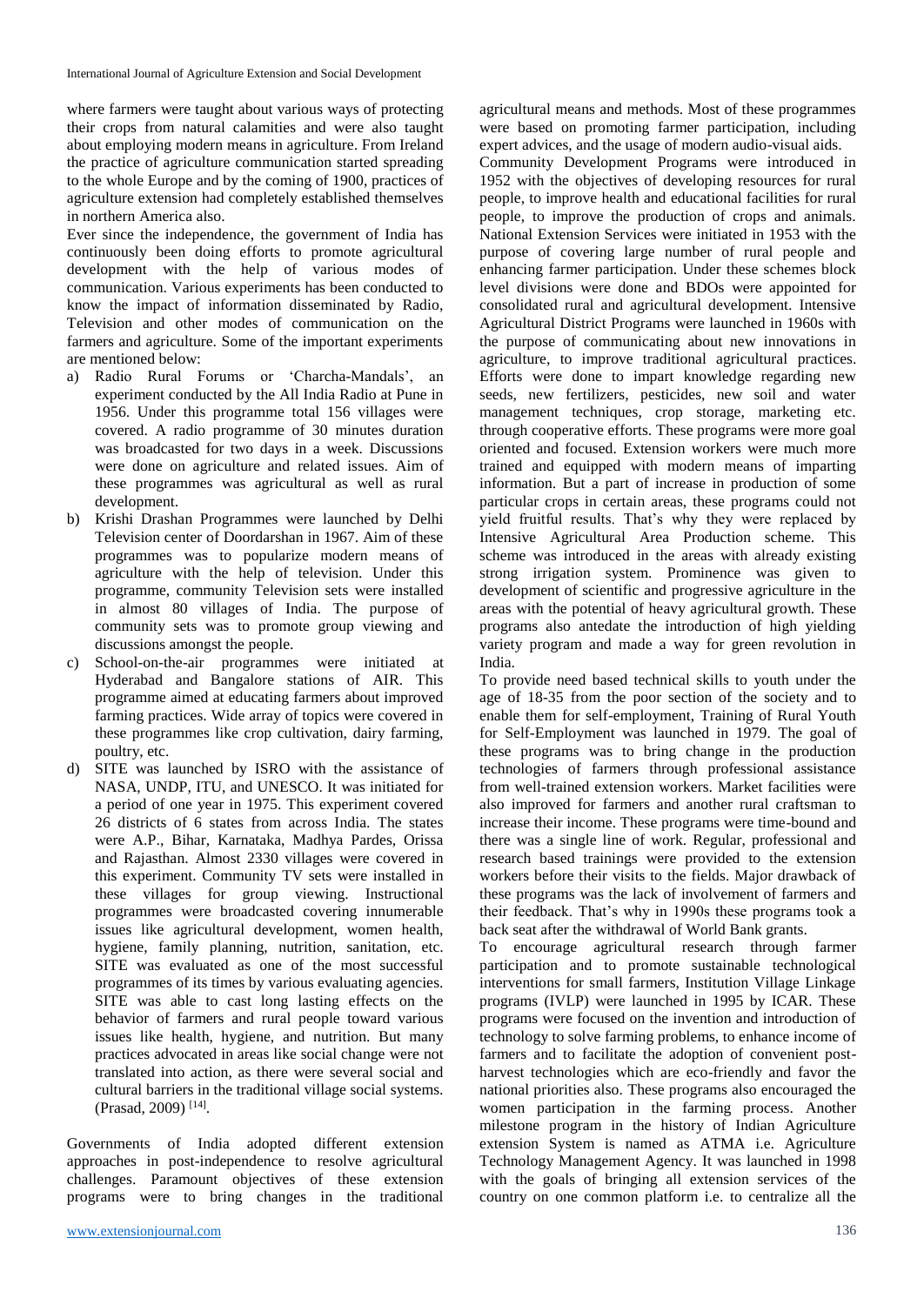extension services, to encourage the research in extension services, to increase the quality of research, to strengthen the link between academic extension research and farms, to encourage shared ownership of the agricultural technology by key shareholders and to diffuse the technology at grass root levels in a more effective manner. For the first time Non- Government Organizations (NGOs) were asked to participate in the process of agricultural extension under this scheme. Initially it was introduced in 28 districts of India under National Institute of Agriculture Extension Management and by 2005 it was expanded to the whole country.

In 2014 Department of Agricultural Extension and Technology launched National Mission on Agriculture Extension and Technology. The aim of this project was to make extension system more accountable towards the farmers by restructuring and strengthening the existing extension systems. Efforts were done to make extension systems more farm driven and technology driven.

Presently, various extension schemes are being run by Government of India to promote agriculture and to facilitate the technical intervention in the process of agriculture. Some of the prominent center level initiatives are as follows:

#### **I. Extension Support to Central Institutions**

This programme focuses on the capacity building of extension agents and agricultural institutions. Efforts are done to give skill based education to rural youth, farmers and farmer women. The major institutions involved in this effort are – DOE, MANAGE Hyderabad, EEIs at regional levels and SAMETIs at state level.

The main programmes under the scheme are as under:

- a) Programmes for Capacity Building
- b) Kisan Call Center (KCC).
- c) Programmes for Skill Development:

#### **II. Establishment of Agri-Clinic and Agri-Business Centers by Agriculture Graduates**

This programme encourages youth who are agriculture graduates to set their own agricultural clinics or set their agricultural business centers to give extension services to the farmers. They can give their services free as well as paid to increase agricultural production and farm incomes. This scheme gives opportunities of self-employment to unemployed graduates and also, amplifies the works of public extension.

#### **III. Mass Media Support to Agricultural Extension**

Under this scheme, multitier publicity and information support is given to the farmers and extension workers. The aim of this scheme is to make farmers aware of modern technologies and researches occurring in the field of agriculture and its allied areas.

- a) In first stage, Information is provided through Doordarshan, All India Radio and private TV channel programmes. Messages are provided to the farmers through Short films, advertisements, audio-video spots etc.
- b) In second, Information support through Print Media is provided i.e. through newspaper ads, pamphlets and leaflets magazines.
- c) In third phase, Information is provided by conducting exhibitions, fairs and Kisan melas at National, state and local levels.
- d) In fourth tier Information is provided through SMS, voice calls from Kisan Call Centers and Internet.
- e) In fifth stage Information is given by integrating at the lowest level i.e. Block Level through Common Service Centers.

#### **Agriculture Extension: Futuristic Approach**

Future of Agriculture Extension lies in ICT and AI. To meet the challenges of contemporary agriculture, information and communication technologies can play a pivotal role. Use of mobile phones, internet, social media, GPS, robotics technology, radio, TV can provide farmers with ample information of doing farming with innovative ways and can help them in increasing the farm income in much sustainable manner. ICT is proving boon to the farmers in realizing their needs effectively and empowering them with current knowledge, global requirements and trends. Information and communication technologies do not only provide timely information to the farmers but also provide need based information. Information and Communication technologies can help farmers in multiple ways like:

- a) Empowering farmers and other stake holders with updated information and know-how about best practices in agriculture.
- b) Promoting informatics led resource, planning and management amongst the farmers.
- c) Strengthening linkages between research, education, training and extension services.
- d) Providing online consultation to farmers regarding crop cultivation, diagnosis of the crops, monitoring of crops.
- e) Improving market linkages for agricultural products.
- f) Developing early warning systems for the farmers about plant diseases, pest control, crop insurance, postharvest technologies etc.
- g) Developing land record systems for the farmers
- h) Developing online registration services and many more.

Information and communication technologies facilitate the faster and wider dissemination of the technology and provide sustainable and easy solutions to the farming community. These technologies are quite cost effective and practically employ the agricultural information amongst the farmers, extension agents and other stake holders. Meenambigai  $(2018)$ <sup>[10]</sup> says that agriculture extension systems have always underestimated the importance of free and open information flow regarding the new agricultural technologies. Information has always been provided in topdown manner, which is of less local importance without taking any feedback from the farmers. Information and communication technologies encourage continuous two-way interactions between the farmers, researchers and extension workers. According to Sharma (2000)<sup>[17]</sup> Internet offers ample potential for two-way communication between distant parties via computer network spread over the globe. IT revolution has opened huge opportunities for providing access to information as well as to interactive distant learning in rural India.

Government of India has been experimenting extensively to introduce ICTs for the agricultural welfare in India. Many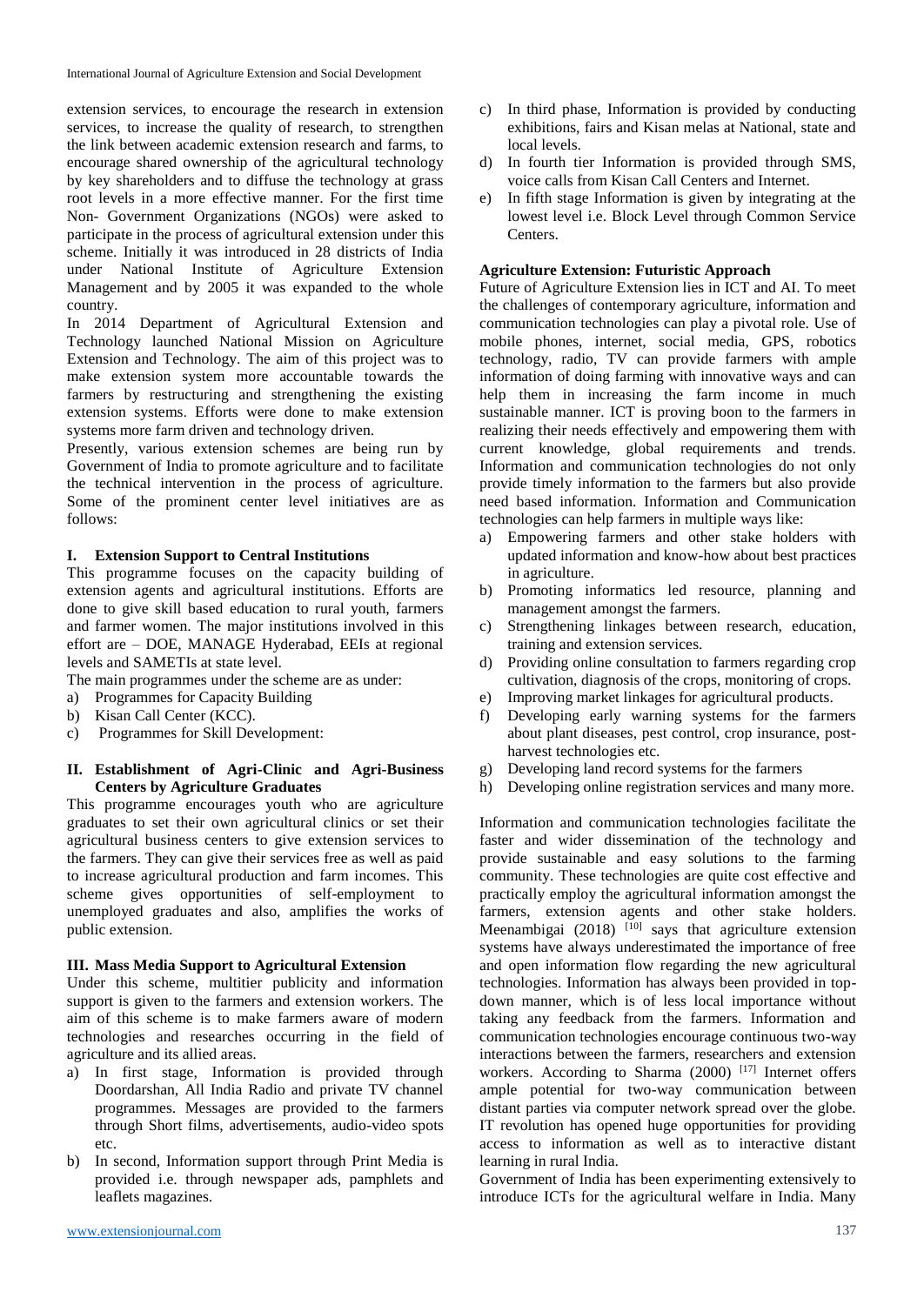programmes have been initiated by the government as well as Non- Government Organizations at different time intervals.

#### **I. National e-Governance Programme- Agriculture (Negp-A)**

The Department of Agriculture and Cooperation (DAC), Government of India has initiated an e-Governance program called National e-Governance Programme-Agriculture (Negp-A). It is a Mission Mode Project in the agriculture sector. This project covers Agriculture sector, Livestock Sector and Fisheries Sector. The main objective of this project is to address the information needs of farming community along with other stakeholders, by providing timely information and services through various channels available in their neighborhood.

#### **II. Central Agricultural Portal\**

This portal is designed to fulfill different information needs of farmers and other stakeholders through single window access. Information regarding different government schemes, policies collaborations and initiatives is given on one common platform. Thus it illuminates the need of browsing different windows and facilitates the process of information gathering for agricultural purposes. It provides a secure and personal view of multiple online resources and various agricultural services and is working as bridge between the government and other stakeholders of farming.

#### **III. Text and Voice Based Services on Mobile/m-Kissan Portal**

An SMS portal has been created by the Department of Agriculture & Cooperation, for Farmers. Under this portal researchers, extension workers, Officers, Scientists and Experts can send the required knowledge and information on various agricultural activities to the farmers. These portals are used quite frequently to provide farmers with weather updates, seasonal advisories etc. To give more personalized and localized information the registered phone numbers are grouped based on the State, District, Block and the Crops/Activities selected by the farmers.

#### **IV. Kissan Call Centers**

Department of Agriculture & Cooperation, Ministry of Agriculture, Government of India, started Kissan Call Centers in 2004. Centers were opened throughout the country with the purpose of delivering quality extension services to the farmers. These centers were instructed to talk to the farmers in their local language, so that their problems can be addressed effectively.

#### **V. Community Information Centers**

To support eight North-Eastern states of India to come out of the plunges of under development, in 2002, Community Information Centers were established at block levels by the government of India. All these centers are equipped with computers and internet facilities. Through these centers basic trainings regarding the usage of internet are given to the locals. Locals are given the trainings about the usage of internet to get necessary information on agriculture, farming, health, education etc.

#### **VI. Agrisnet (Agriculture Resources Information System and Networking):**

This project is sponsored by DAC. Ministry of Agriculture initiated this project to strengthen and promote Agricultural Information  $\&$  Communication amongst the farmers. This project is running in 17 states and provides services like market price, soil information, crop diseases and their management, etc. Under AGRISNET state governments have initiated many projects like ASHA in Assam, Kissan and e-krishi in Kerla, Krishi Martha Vahini in Karnataka. All these projects are aimed at achieving agricultural development with the help of ICTs under diverse circumstances.

## **VII. Dacnet**

It is an e-Governance project of Government of India. To facilitate indian agriculture online, this project was initiated by National Information Centers. This project aims to provide farmers with one window access to every kind of information at affordable prices. Major motive of this project is to provide farmers with quick and easy delivery of required information in a simplified manner. Employees of DACNET are given special trainings about various web based applications at national, regional and field units. Information under this scheme focuses on crop weather watch, market price analysis, pest management, fertilizers, farm machinery etc.

## **VIII. E-Nam**

To streamline the agricultural marketing an all India electronic trading portal has been established by the GOI, called National Agriculture Market (e NAM). It has connected all the Agriculture Produce Market Committees (APMC) to provide all with single window services to the mandis. Information like mandi rates, trading offers, commodity arrivals can be easily found through this portal. SFAC is the main agency for implementing eNAM in India.

#### **IX. Digital India Land Record Modernization Program**

The land reform division launched Digital Land Records Modernization in 2008 with the objective of bringing all the land records in a digital system, to bring integration between textual and spatial records, to interconnect revenue generation and registration etc. features of this scheme are:

- **a)** Computerization of land records
- **b)** Survey/re-survey
- **c)** Computerization of registration.

Districts are taken as primary unit of working under this scheme and government is expecting to cover all the districts of India by the end of  $12<sup>th</sup>$  five year plan.

#### **X. Agmarknet**

To provide electronic connectivity to the mandis of the country AGMARKNET was launched in 2000. The motive of this portal is to disseminate market information related to different crops and commodities to the farmers, traders, Policy makers and other stakeholders. Under this portal more than 3200 markets are covered and more than 2700 markets are reporting data at Agmarknet portal. Directorate of Marketing & Inspection is implementing this scheme with the assistance of National Information center. State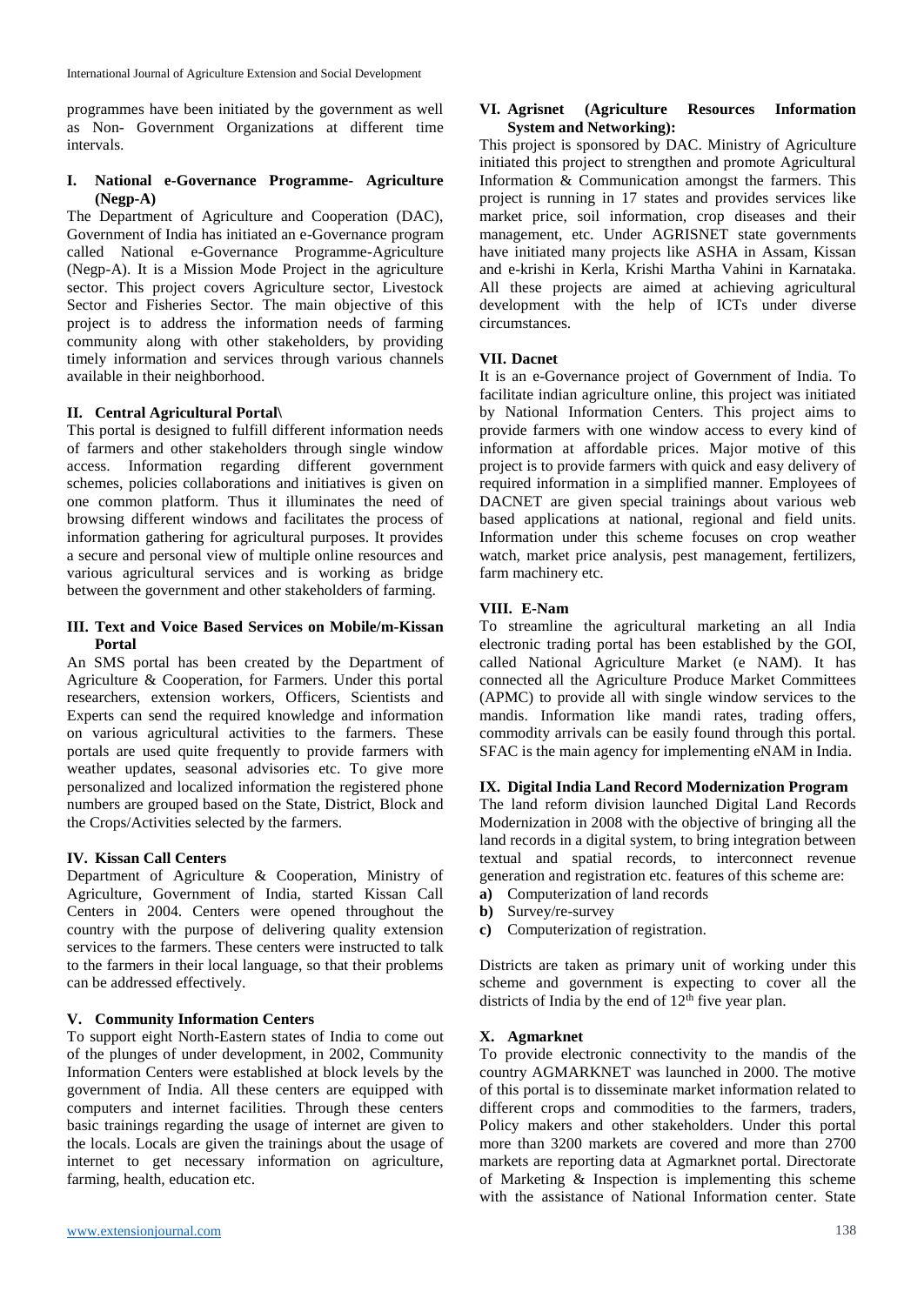Agriculture Market Boards are also directed to be the part of this portal so that nationwide network of the mandis can be established and maintained. Farmers in India are not much aware of the marketing aspects of the crops. That's why to provide right and timely information to the farmers is quite pivotal. This information helps the farmers in taking timely and right decisions about their crops.

# **XI. Agropedia**

This portal was launched in January 2009 as a part of the NAIP project which was aimed at re-designing extension research and services throughout India. AGROPEDIA aims to build and e-community of scientists, researchers, teachers, students, extension workers, farmers, traders, entrepreneur. Motive behind building this online community is to enhance conversations amongst these group on this portal. AGROPEDIA is very unique in its design as it support semantically enabled information, which enable the farmers in getting extremely streamlined information.

Apart from these initiatives Government of India as well as private companies are running some area based ICT initiatives in agriculture. Some of them are as follows

#### **a) e-Krishi**

It is a market driven agricultural initiative through IT enabled agri-business centers in Kerala. This portal is designed to bridge the gap between agriculture information flow and transaction management.

#### **b) e-Arik**

This project was started in Arunachal Pardesh one of the most backward states of India. Under this project single window access was provided to farmers with improved agricultural information. Every kind of media like internet, mobile phones, television and radio was used to increase the accessibility of the message amongst farmers. Expert consultations are also provided to farmers under this service. Under this program staff regularly makes visits to the farms to learn about crop condition, diagnosis of pests, nutrient deficiency and to know the psychological position of the farmers.

#### **c) e-Choupal**

An initiative by ITC this scheme was started with the purpose to inform and empower farmers through mobile and internet services. This was initiated with the purpose of delivering timely information to the farmers so that quality of agricultural products can be improved. Through e-Choupal, ITC has created more than 6,500 computer centers in rural areas. Through this technology, farmers can order supplies, can know about best agricultural practices, can get knowledge about weather updates and get knowledge about prices of every crops of their region. This helps farmers to eliminate the middleman from the market process leading them to get higher profits of their crops. e-choupal has followed many unconventional measures which were completely new to Indian agricultural system at the time when it was started. ITC had launched e-choupal in June 2000, and now it has become largest internet based initiative of its kind in the rural India. 'e-Choupal' services are reaching out to over 4 million farmers across 10 states. These farmers are growing a wide range of crops like soyabean, coffee, wheat, rice, pulses etc.

#### **d) e-Saggu**

This programme was initiated by IIT Hyderabad, with the objective to improve productivity of farms. High quality expert advice is given to the farmers through this programme. Advice is given about every phase of farming from selecting the right seed, to the harvesting. Such initiatives reduce the input cost of farming and increase the profits of the farmers.

#### **Conclusion**

The world is rapidly moving toward fourth industrial revolution. ICT is playing a vital role in taking this world toward the cusp of fourth IR. Latest developments in the field of Information and Communication Technologies (ICTs) have unleashed never seen before opportunities in different fields of work. 4<sup>th</sup> Industrial Revolution is based on modern revolutionary technologies such as Artificial intelligence, genetic modifications, robotics, drone technologies, neuro-technologies etc. All these technologies have substantial potential to increase productivity in agriculture as well as to solve the agricultural problems in more efficient manner. Increasing demand of food grains due to rapidly increasing population, fast environmental changes are some challenges which modern agriculture is going through. Traditional agriculture system cannot handle such issues without the support of modern technology. Smart technologies will help the agricultural development in more competitive manner. Such technologies have advantageous outcome for encouraging advanced agricultural system, reducing labor costs and increasing crop quality.

Globally many developed and developing countries are trying to unfold the potential of ICT in agriculture sector. In India, need is to study the possibilities of the technologies associated with ICT and to unlock those opportunities in a systematic manner to elevate the agriculture sector of the country.

#### **References**

- 1. Agricultural Informatics Division, National Informatics Centre, Department of Electronics & Information Technology. NeGP Agriculture Empowering farmers. Agriculture mission mode project under national egovernance plan. Ministry of Communications & Information Technology. Government of India. 2012.
- 2. Ahmed A. The role of the information system in development. Studies Series, No. 314. Ministry of Culture and Information. Baghdad, Iraq. 1982.
- 3. Ban WA, Hawkins SH. Agricultural Extension. CBS Publishers and Distributors. New Delhi. 2002;2:30-32.
- 4. Hollander B David. Farmers and Agriculture in the Roman Economy. Routledge. New York, 2019, 1.
- 5. IFPRI. Agricultural Extension. International Food policy Research Institution. Washington. 2020. Retrieved from: https://www.ifpri.org/topic/agricultural-extension
- 6. Jones EG, Garforth C. The History, Development and Future of Agriculture Extension. Improving Agriculture Extension: A Reference Manual. Food and Agriculture Organization of United Nations. 1997.